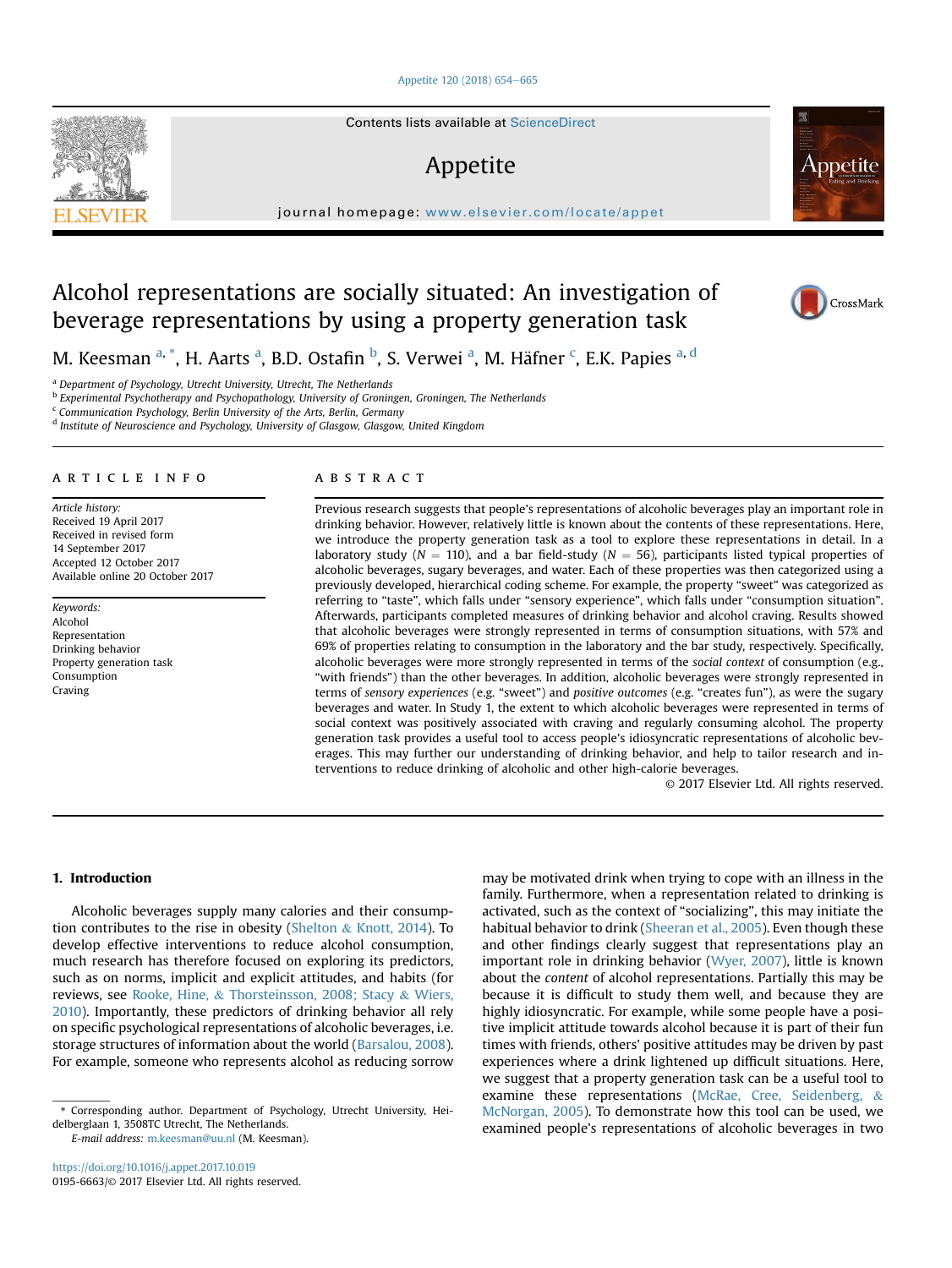studies. Furthermore, we examined if specific aspects of an alcohol representation were associated with the motivation to drink. We therefore also included established measures of drinking-related cognitions and behavior in our research, such as state alcohol craving, explicit motives to drink alcohol, and actual drinking choices.

### 1.1. Formation and expression of representations

The formation of representations occurs continuously while interacting with the world, and they emerge from, amongst others, bodily states, sensory information, and the environment [\(Barsalou,](#page-10-0) [2008; Barsalou, Simmons, Barbey,](#page-10-0) & [Wilson, 2003; Borghi, 2015\)](#page-10-0). The relevant properties of one's experiences are then stored and associated together in memory as comprehensive representations ([Barsalou, 2015\)](#page-10-0). These representations are based on an individuals' own learning experience, and are therefore highly idiosyncratic. The properties that are encoded from the experience of drinking a beer may for instance include sensory input (e.g. "cold", "bitter taste") and positive outcomes (e.g. "hedonic enjoyment"). Furthermore, as appetitive objects are consumed within a certain situation, representations may also include information about the physical context (e.g. "in a bar") as well as the social context ("with friends"). The beverages are thus not represented in isolation, but may include relevant contextual information ([Barsalou, 2015;](#page-10-0) [Barsalou et al., 2003](#page-10-0)). To the degree that one has similar experiences over time, the associations between the shared features of these experiences become increasingly entrenched in memory.

The fact that representations become increasingly entrenched in memory allows them to be easily activated again in similar situations, in order to prepare for action, such as the consumption of alcohol ([Barsalou, 2009\)](#page-10-0). When any part of a representation gets activated, properties in the associative pattern of the representation may then also get activated through pattern completion inferences [\(Barsalou, 2009\)](#page-10-0). All these activated properties are then "re-experienced" (i.e., simulated; [Hesslow, 2002](#page-11-0)), such that the brain is brought into a similar state as when the object was actually there and experienced ([Barsalou, 2002](#page-10-0)). These processes of pattern completion and simulation assist prediction and preparation for action ([Holyoak, Novick,](#page-11-0) & [Melz, 1994](#page-11-0)). For instance, when a property that is part of the representation of "beer" is perceived, such as the contextual information of being at a party [\(Reich,](#page-11-0) [Goldman,](#page-11-0) & [Noll, 2004](#page-11-0)), a pattern completion process may activate associated features. This may then result in simulations of the taste and hedonic enjoyment of drinking beer, as well as approach responses that facilitate the process of actually grabbing the beer someone is offering, or walking to the bar and ordering one. Conversely, the perception of an alcoholic beverage itself may also trigger rewarding simulations through pattern completion inferences, making the beverage seem even more attractive. For instance, one might simulate feeling "buzzed", being with good friends, or dancing at a party, making the beverage seem more attractive, and thereby increasing the motivation to drink it. In short, any property may activate a previously stored situated representation in the form of simulations, which then prepare for action, such as drinking alcohol.

Although the abovementioned line of reasoning has never been directly tested in the domain of alcohol, much research provides evidence that alcohol-related representations influence thought and behavior with regards to alcohol (for reviews, see [Rooke et al.,](#page-11-0) [2008; Stacy](#page-11-0) & [Wiers, 2010](#page-11-0)). Activating outcome representations of alcohol consumption with word exposure (e.g. "buzzed", "sexy"), for instance, increases accessibility to other alcohol-related properties and increases alcohol consumption [\(Hill](#page-11-0) & [Paynter, 1992;](#page-11-0) [Stein, Goldman,](#page-11-0) & [Del Boca, 2000; Weingardt, Stacy,](#page-11-0) & [Leigh,](#page-11-0)

[1996\)](#page-11-0). Furthermore, habits automatically initiate drinking behavior in response to a contextual drinking cue, such as thoughts about "socializing" ([Aarts](#page-10-0) & [Dijksterhuis, 2000; Albery, Collins,](#page-10-0) [Moss, Frings,](#page-10-0) & [Spada, 2015; Sheeran et al., 2005\)](#page-10-0). Moreover, merely exposing people to images of alcoholic beverages can facilitate aggressive behavior, especially for people who associate drinking with aggression ([Bartholow](#page-10-0) & [Heinz, 2006\)](#page-10-0). From a grounded cognition perspective ([Papies](#page-11-0) & [Barsalou, 2015\)](#page-11-0), the perception of an alcoholic beverage trigger simulations of properties in the alcohol representation through pattern completion inferences, such that it triggers simulations of sensory experiences (e.g. "bitter", "sparkling"), cognitions (e.g. "aggressive") or behaviors (e.g. "drinking"). These simulations effectively prepare for action, such as the actual consumption of alcohol or aggressive behavior.

### 1.2. Content of representations

While many lines of research indicate that the idiosyncratic representations of alcohol are potentially important for understanding drinking behavior (for reviews, see [Rooke et al., 2008;](#page-11-0) [Stacy](#page-11-0) & [Wiers, 2010\)](#page-11-0), little is known about their content. Previous research found that representing alcoholic beverages in terms of positive expectancies (e.g. "feeling calm") rather than negative expectancies (e.g. "feeling dizzy") is correlated with alcohol con-sumption [\(Jones, Corbin,](#page-11-0) & [Fromme, 2001\)](#page-11-0). In another line of research, participants freely listed outcome expectancies to the prompt "Alcohol makes one …. " [\(Rather](#page-11-0) & [Goldman, 1994; Rather,](#page-11-0) [Goldman, Roehrich,](#page-11-0) & [Brannick, 1992; Dunn](#page-11-0) & [Goldman, 1998;](#page-11-0) [Goldman, 1999\)](#page-11-0). Here, participants were found to strongly represent alcoholic beverages on the dimensions of sedation-arousal and negative/antisocial-positive/social. Another line of research found that representing the act of drinking alcohol at a higher level (e.g. "quenching my thirst", "getting drunk"), rather than at a lower level (e.g. "swallowing different beverages"), is correlated with difficulty in controlling consumption ([Palfai](#page-11-0) & Ostafi[n, 2010; Wegner](#page-11-0) & [Vallacher, 1986; Wegner, Vallacher,](#page-11-0) & [Dizadji, 1989](#page-11-0)). An explanation for this effect is that representations at a higher level provide a motivation to drink ([Palfai](#page-11-0) & Ostafi[n, 2010\)](#page-11-0). These studies are informative but typically only focus on one aspect of the representation, such as outcome expectancies or action identifications.

Using a property generation task allows us to examine all aspects of people's representations simultaneously. In this task, participants list typical properties of a stimulus presented to them ([McRae et al., 2005; Santos, Chaigneau, Simmons,](#page-11-0) & [Barsalou,](#page-11-0) [2011](#page-11-0)). Typically, participants are not aware of the construct being measured in a property generation task, rendering this a somewhat implicit measure ([De Houwer](#page-11-0) & [Moors, 2007](#page-11-0)). Earlier research in the domain of food ([Papies, 2013\)](#page-11-0), for instance, found strong representations in terms of the sensory system, hedonic features, and eating situations for attractive relative to neutral foods  $-$  examples of outcomes for chips being "salty, delicious, at night, edible". Based on this earlier research, an example outcome from the task for a beer might be "with friends, bitter, delicious, made from hops". As these representations depend on a person's earlier experiences, they are highly idiosyncratic. Furthermore, representations are highly context dependent: on a night out with friends, an alcoholic beverage likely elicits different representations than in the morning after a night of heavy drinking. This can also be reflected in the results of a property generation task.

The current work adds to the domain of alcohol by exploring the full breadth of people's representations of alcohol, including outcome expectances, sensory information, action information, and context. The outcome expectancy literature for instance focuses on the outcome expectancies aspect of people's representations. This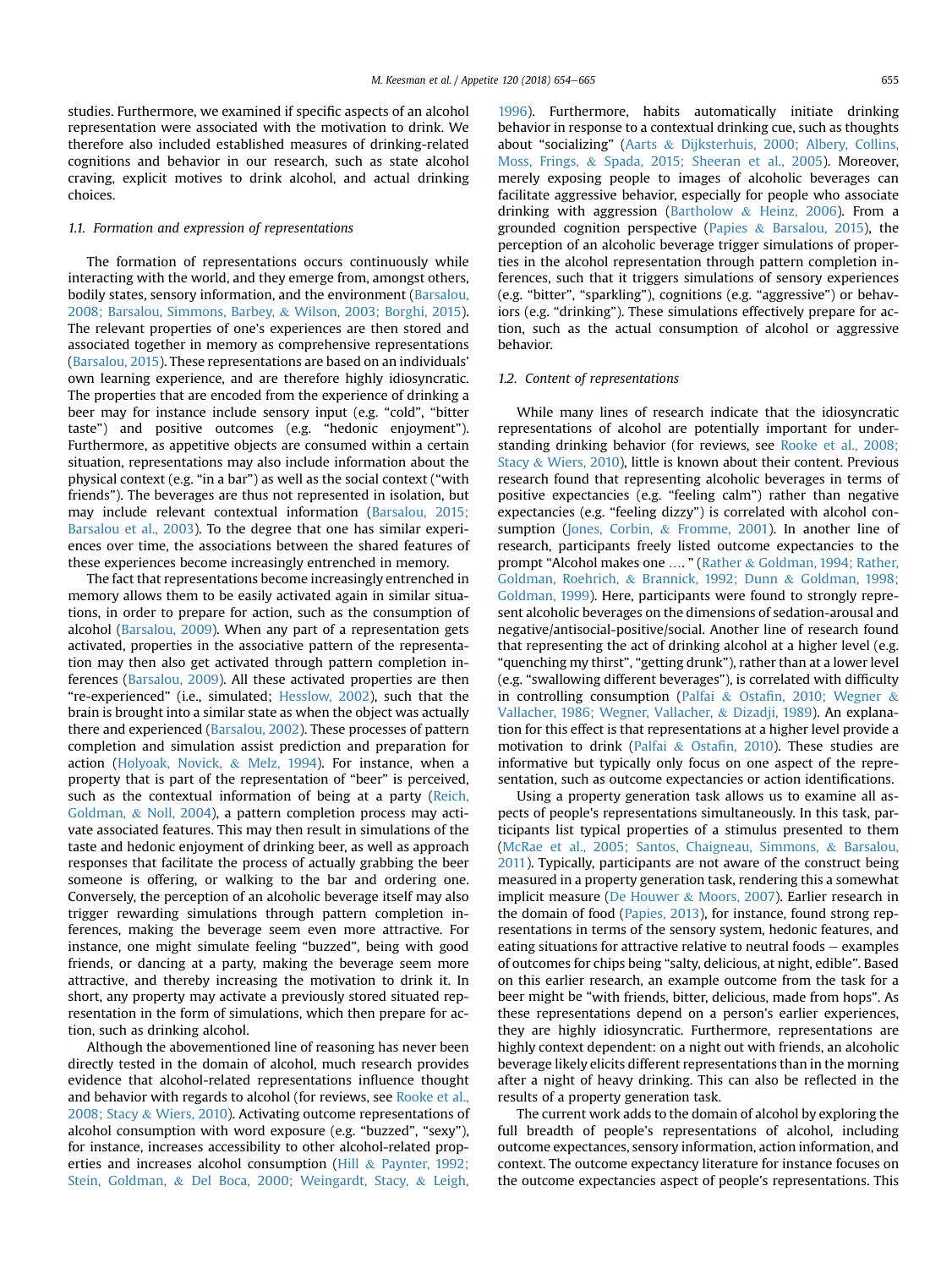is also enforced in the used methods, e.g. asking participants to respond to: "Alcohol makes one …". Representations of alcohol may be much broader, however (e.g. [Barsalou, 2002; Papies, 2013\)](#page-10-0), including sensory information and context information. The literature on habits also suggests that this context information – independent of outcome expectancies – is vital for inducing behavior (e.g. [Danner, Aarts,](#page-11-0) & [de Vries, 2008\)](#page-11-0). The current manuscript thus connects the outcome expectancy literature with the literature on habits, as any property including context or outcome expectancies can be listed in the property generation task. This is useful as both context and outcome expectancies may be important aspects of people's representations, and in predicting drinking behavior.

Although based on verbal reports, recent research shows that the property generation task reveals more than superficial word associations ([Santos et al., 2011; Simmons, Hamann, Harenski, Hu,](#page-11-0) & [Barsalou, 2008\)](#page-11-0). In research by [Wu and Barsalou \(2009\)](#page-11-0), for instance, participants were instructed to describe their imagery, engage in property generation, or list mere word associations. The distribution of properties from imagery and property generation instructions differed from those produced during word association, such that only in the first two conditions, participants listed properties that come up when one simulates engaging with the object. Furthermore, when using the property generation task in the domain of food, [Papies \(2013\)](#page-11-0) found participants to list eating simulation properties reflecting taste and texture, rather than them merely listing superficial word associations (e.g. "monster" for cookie) or category information (e.g. "food" for chips). Thus, responses in the property generation task go beyond mere word associations.

When using the property generation task to study features of representations at the group level, the listed properties are categorized using a systematic coding scheme as described in the section property generation task. This allows us to learn about certain drinking traditions in a culture, such as drinking during lunch or social occasions. In contrast, by studying representations on the individual level, we can learn more about what aspects of drinking episodes are relevant to an individual, which can be used to tailor research and interventions to the individual.

#### 2. The present research

We examined representations of alcoholic beverages using a property generation task in the laboratory at the university (Study 1) and in two local bars (Study 2). Our research was largely exploratory, but based on similar research in the domain of eating ([Papies, 2013\)](#page-11-0), we hypothesized that the content of people's representations of alcoholic beverages would be dominated by features of consumption situations, such as sensory features, context features, and consequences of drinking. Parallel to findings in the domain of eating ([Papies, 2013\)](#page-11-0), we further hypothesized that representing alcohol in terms of a consumption situation would be positively associated with measures of drinking behavior, such as alcohol craving.

### 3. Study 1

#### 3.1. Methods

### 3.1.1. Participants

110 participants were included in the analyses (41 male; age  $mean = 21$  years). Four additional participants indicated that they never drink alcohol, and one participant selected the same beverages for frequently consumed alcohol as for alcohol that he/she never consumed. These participants were therefore excluded from the analyses.

#### 3.1.2. Design and stimuli

The study had a within-participants design comparing four types of beverages. As critical type of beverage, participants (1) selected their three most frequently consumed alcoholic beverages out of 12 commonly consumed alcoholic beverages (e.g. beer, white wine). As controls, participants selected (2) three alcoholic beverages with which they were familiar, but which they did not drink themselves, (3) their three most frequently consumed sugary beverages out of an array of 12 commonly consumed sugary beverages (e.g. cola, ice tea), and all participants were shown (4) a bottle of water.

### 3.1.3. Materials

Craving. Participants indicated the extent to which they craved an alcoholic beverage (beer, wine, cocktail etc.) on a Likert scale ranging from 0 (no craving at all) to 10 (a strong craving; [Rohsenow](#page-11-0) [et al., 1997\)](#page-11-0). Afterwards, they indicated the extent to what extent they desired to drink water on a similar scale.

Drink choice task. Participants were informed that there was a bar opposite to the laboratory building. A picture of the bar interior and three vouchers were presented on the screen. Participants were asked what type of voucher they would like to receive, if this study offered such vouchers as rewards. They could then select one out of three options: "Soft-drink/Juice" or "Coffee/Tea" or "Beer/ Wine". For the analyses, we recoded their choice as "non-alcoholic beverage" or "alcoholic beverage".

Drinking motives. The drinking motive questionnaire-revisedshort form (DMQ-R-SF; [Kuntsche](#page-11-0) & [Kuntsche, 2009\)](#page-11-0) was used to assess drinking motives (enjoyment, social, conformity, coping). Each motive was assessed with 3 items on a scale from 1 (never/ almost never) to 5 (always/almost always), all  $\alpha$  > 0.68.

Uncontrollability of alcohol thoughts. An uncontrollability/ thought-action fusion scale ([Hoyer, Hacker,](#page-11-0) & [Lindenmeyer, 2007\)](#page-11-0) was used to assess the amount of control that participants experience over their alcohol-related thoughts. This scale has 8 items (e.g. "alcohol-related thoughts really make me drink"), to which participants could respond to from 0 (completely disagree)  $-4$ (completely agree),  $\alpha = 0.80$ .

Temptation. To assess alcohol temptations experienced by participants, we used a scale of 9 items (e.g. "When you feel alone, does that make you want to drink alcohol?"; [Collins](#page-10-0) & [Lapp, 1992](#page-10-0);  $\alpha = 0.82$ ). Participants could respond from 1 (never) to 9 (always).

AUDIT. The alcohol use disorders identification test (AUDIT; [Saunders, Aasland, Babor, de la Fuente,](#page-11-0) & [Grant, 1993\)](#page-11-0) was used to detect harmful alcohol usage. It has 10 items (e.g. "In the last year, did you need alcohol in the morning to get going?"),  $\alpha = 0.79$ . Sum scores of 8 or over indicate hazardous drinking behavior, which is the increased risk of negative physical and mental health consequences for the drinker.

Additional measures. At the end, participants were asked how many alcoholic beverages they drink on a normal day, and on a "party night". Participants were furthermore asked to rate on a scale from each selected beverage on liking, frequency of consumption, and the extent to which the beverages were consumed in similar contexts. This was all done on a scale from 1 (not at all) to 7 (very much). As habits have been argued to constitute frequent behaviors in a stable context [\(Aarts](#page-10-0) & [Dijksterhuis, 2000; Danner](#page-10-0) [et al., 2008\)](#page-10-0), we multiplied both these ratings, allowing for a habit index ranging from 1 (no drinking habit at all) to 49 (very strong drinking habit). Participants were asked to indicate how they evaluate being drunk on a scale from 1 (negative) to 7 (positive).

Property generation task. For the property generation task, participants were informed that they would see several objects. They were asked to write down the typical properties of each object that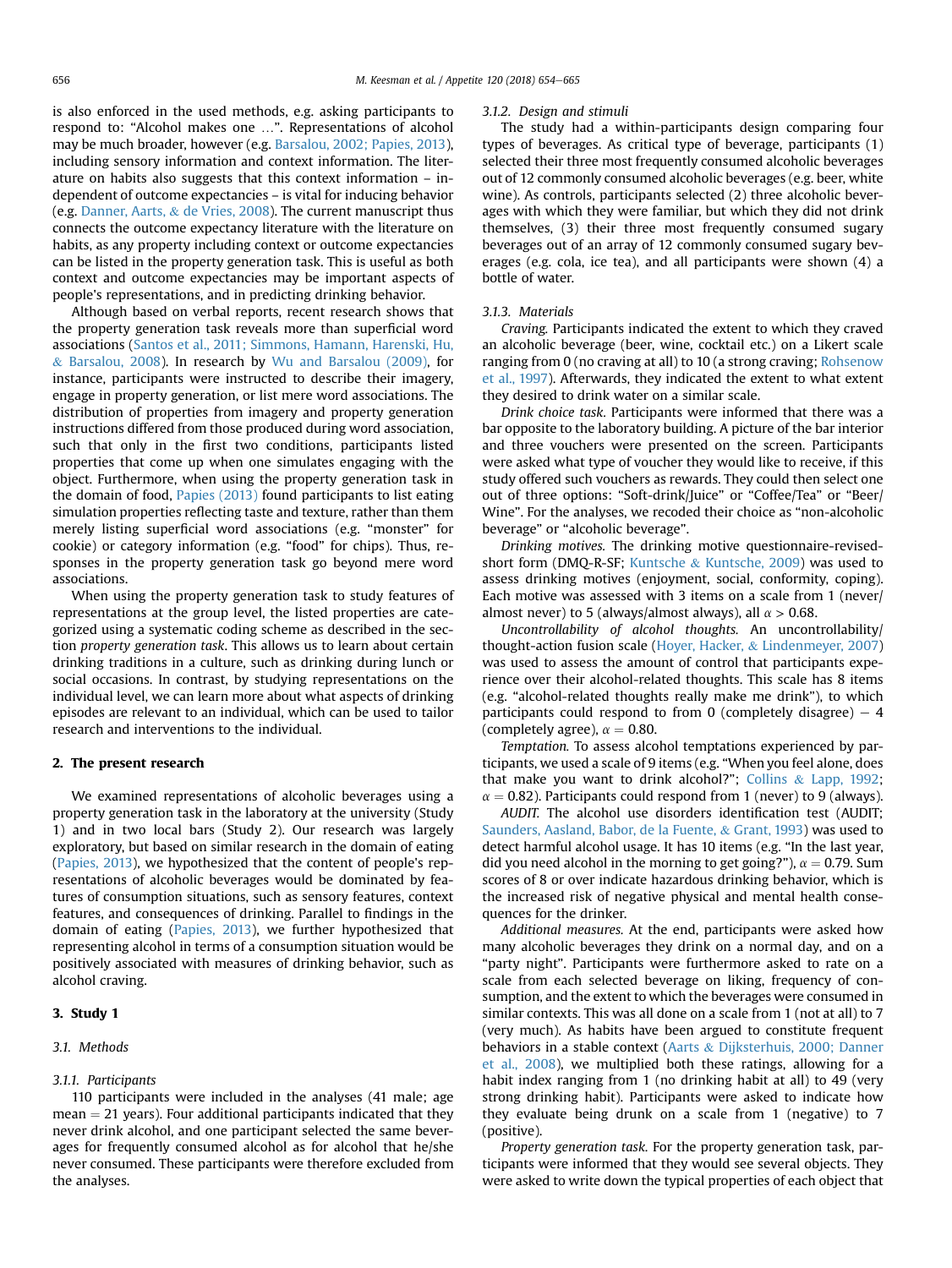spontaneously came to mind ([McRae et al., 2005; Papies, 2013\)](#page-11-0), and to name at least 5 properties. To illustrate, participants were shown images of two example objects (e.g., sponge) and potential properties (such as "yellow", "soft", "wet").

In the actual task, participants were presented with images of the 10 beverages as described in the design and stimuli section (i.e. 3 frequently consumed alcoholic beverages, 3 alcoholic beverages the participant never consumes, 3 frequently consumed sugary beverages, and water), and 10 neutral objects (e.g. envelope, pen) in random order, with a textbox to list the properties. The images were presented on the screen until the participant finished responding. There was a 1500 ms interval between objects.

We coded each property using a previously developed coding scheme consisting of 41 categories organized in a hierarchical structure ([Keesman, Papies, Lindner,](#page-11-0) & [Barsalou, 2017](#page-11-0)). The main overarching categories contained consumption situations (i.e. any aspect of a consumption episode, such as the taste of the object), non-consumption situations (i.e. any aspect of a situation unrelated to consumption, such as how the object is produced or stored), and situation-independent (i.e. any aspect that is present in both a consumption as well as in a non-consumption situation, such as the ingredients of the object or its visual properties). To further clarify the distinction between these categories, red wine is used as an example beverage. Some properties are consumption-situation specific, such that "taste" is only experienced when consuming the product. Some properties are non-consumption specific, such that "stored in a bottle" only holds true for red wine in the "nonconsumption situation" of storage  $-$  wine cannot be stored and consumed at the same time. The visual property of "red", on the other hand, is true for red wine regardless of its situation: it is true both when it is being consumed and when it is being stored. Thus, some properties are consumption-situation specific (e.g. taste), some are non-consumption situation specific (e.g. storage), and some are independent of these situations (e.g. visual). This coding scheme is based on previous coding schemes ([McRae et al., 2005;](#page-11-0) [Papies, 2013; Wu](#page-11-0) & [Barsalou, 2009\)](#page-11-0), and was further adapted to capture experiences with consumptive objects. An overview of the category structure with examples is included as [Fig. 1.](#page-4-0)

The first author and an independent rater coded the data of the property generation task. Of the 41 available coding categories, 35 were used. We summed all unique properties per beverage, which indicated that a total of 3224 coding decisions were made by each rater. We used an online calculator to calculate the inter-rater agreement and reliability ([Geertzen, 2012\)](#page-11-0). Despite the large number of coding categories, the inter-rater agreement was 71.8%. Importantly, reproducibility as measured by Krippendorff's alpha was fair, at 0.70 (Cohens's kappa  $= 0.70$ ), which indicates that disagreements were not systematic. On average, participants generated 5.49 properties per beverage. We analyzed the coding of the first author. We first calculated the percentage of properties that each category contained and then averaged those over the beverages per beverage category (frequently consumed alcohol, alcohol that is never consumed, frequently consumed sugary beverages).<sup>1</sup> All listed properties and how they were categorized can be found in the supplementary materials.

# 3.2. Procedure

After providing informed consent, participants performed the study on a computer in an individual cubicle. Participants first selected the beverages as described above. Then, they reported their cravings. The property generation task followed. Then, participants again reported current alcohol cravings, and made the hypothetical drink choice. This was followed by all other questionnaires as described in the materials section. Finally, participants provided demographic information.

### 3.3. Results

### 3.3.1. General content of representations

We controlled for multiplicity using Bonferroni corrections,  $\alpha$ was set at  $0.05/3$  tests  $= 0.0167$ . On average, 57% of the representations of frequently consumed alcoholic beverages referred to a consumption situation, 95% CI [53, 61]. Confirming our hypothesis, this was higher than for alcoholic beverages that are never consumed and water (respectively, mean  $=$  49%, 95% CI [45, 52]),  $t(109) = 4.67$ ,  $p < 0.001$ ,  $d = 0.45$ , and (mean = 42%, 95% CI [37, 46]),  $t(109) = 6.55$ ,  $p < 0.001$ ,  $d = 0.62$ . Contrary to our hypothesis, however, frequently consumed alcoholic beverages were not more strongly represented in terms of their consumption than sugary beverages (mean = 61%, 95% CI [57, 64]),  $t(109) = 2.14$ ,  $p = 0.035$ ,  $d = 0.20$ . There even was a trend in the direction of sugary beverages being more strongly represented in terms of consumption than alcohol. For details about the specific content of people's representations, see the supplementary materials. For a draught beer, for example, some of the listed properties were "bitter", "tasty", "friends", "tipsy", and "pub."

### 3.3.2. Exploring consumption representations in more detail

We then explored the consumption-related representations in more detail. The distribution of properties indicated that all beverages were primarily represented in terms of sensory experiences, context, and immediate positive consequences of consumption, see [Fig. 2.](#page-4-0) To explore the sizes of the differences in consumption representations among the different types of beverages, we used an estimation approach. We reported Cohen's d standardized mean differences as point-estimates, and we reported their 95% confidence intervals. For representations in terms of drinking context, the size of the difference between frequently consumed alcoholic beverages and the other beverages was:  $d = 0.22$  with 95% CI [0.03, 0.41] for alcohol that is never consumed;  $d = 0.53$  with 95% CI [0.33, 0.73] for water;  $d = 0.42$  with 95% CI [0.23, 0.62] for sugary beverages. For representations in terms of sensory experiences, the size of the difference between sugary beverages and the other beverages was:  $d = 0.60$  with 95% CI [0.40, 0.80] for frequently consumed alcoholic beverages;  $d = 0.66$  with 95% CI [0.45, 0.87] for alcohol that is never consumed;  $d = 0.92$  with 95% CI [0.70, 1.14]; for water. For representations in terms of positive consequences, the size of the difference between frequently consumed alcoholic beverages and the other beverages was:  $d = 0.55$  with 95% CI [0.35, 0.75] for alcohol that is never consumed;  $d = -0.27$  with 95% Cl  $[-0.45, -0.07]$  for sugary beverages;  $d = -0.27$  with 95% Cl  $[-0.46, -0.08]$  for water.

# 3.3.3. Exploring context-related representations in more detail

Because alcoholic beverages were more strongly represented in terms of drinking context than the other types of beverages, we examined this drinking context in more detail. Visual inspection indicated that for frequently consumed alcoholic beverages, social context (e.g. "with friends") was the most prominent category, which is shown in [Fig. 3](#page-5-0). Indeed, for representations in terms of social context, the size of the difference between frequently consumed alcoholic beverages and the other beverages was:  $d = 0.38$  with 95% CI [0.18, 0.57] for alcoholic beverages that are never consumed;  $d = 0.59$  with 95% CI [0.39, 0.79] for sugary

 $1$  Due to a programming error, 32 participants received only two of their three selected beverages per beverage category during the task. Including this as a between-subjects factor did not have an effect on the results,  $F < 1$ .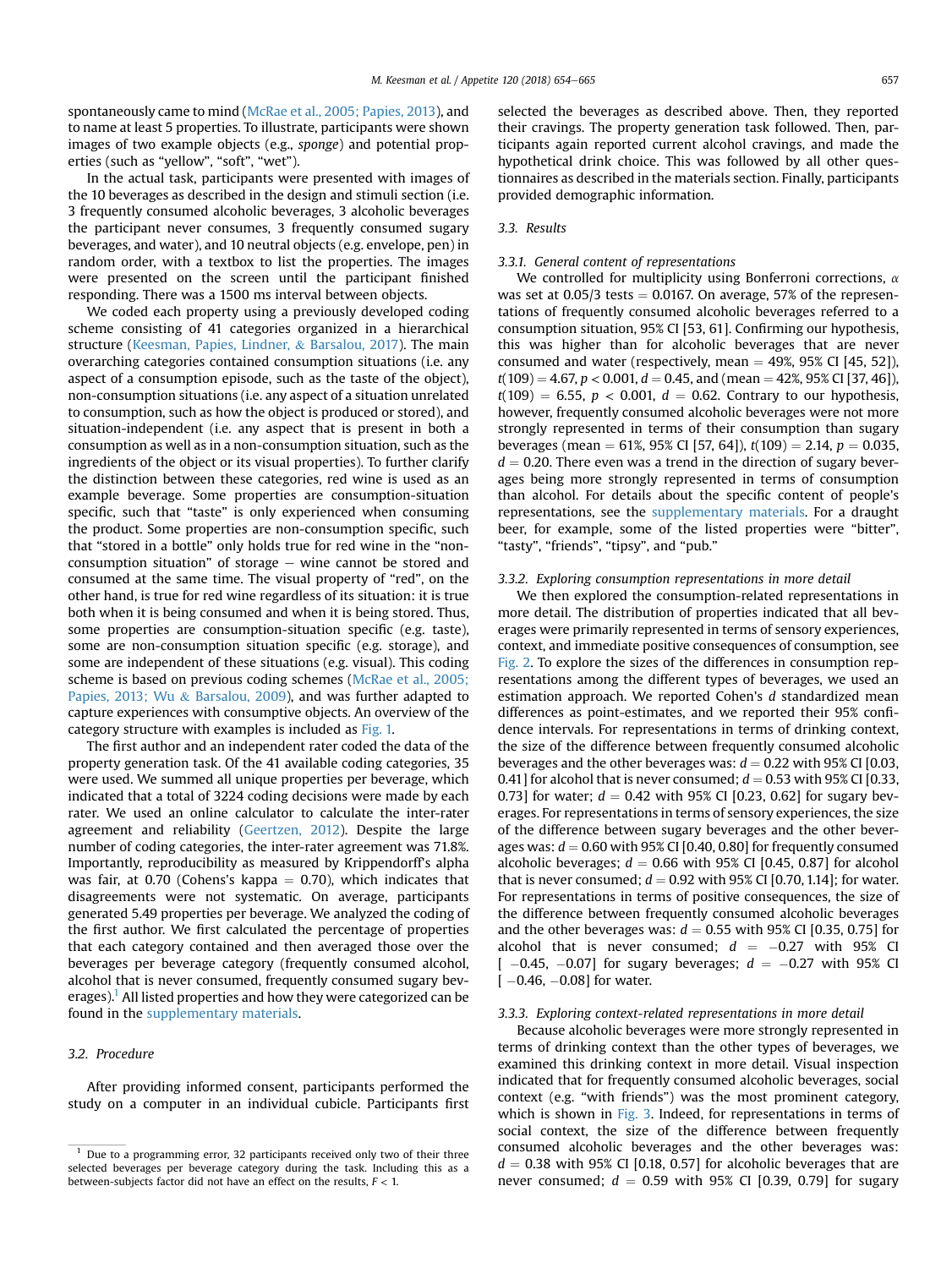<span id="page-4-0"></span>

Fig. 1. To code a property, follow the hierarchical structure to the best fitting category and/or subcategory. For instance, "bitter" is experienced in a consumption situation, by the sensory system, and it is a taste. "Bitter" is thus coded under Taste & Flavor.



Fig. 2. The consumption representation of each beverage in Study 1, presented with 95% confidence intervals. Overall, participants strongly represented the beverages in terms of the sensory experiences, positive consequences, and context of consumption. Frequently consumed alcoholic beverages were more strongly represented in terms of context than the other beverages.

beverages;  $d = 42$  with 95% CI [0.23, 0.62] for water. For insights into the specific content of people's social context representations, see the supplementary materials. For a draught beer, some of the listed properties were "when it is gemütlich (social-cozy)", "friends", "you do not drink it when alone", "together."

3.3.4. Exploring the representations of long-term negative health consequences

The caloric and other unhealthy aspects of frequently consumed alcoholic beverages did not seem salient in people's representations, with only 1.18% of properties being related to the long-term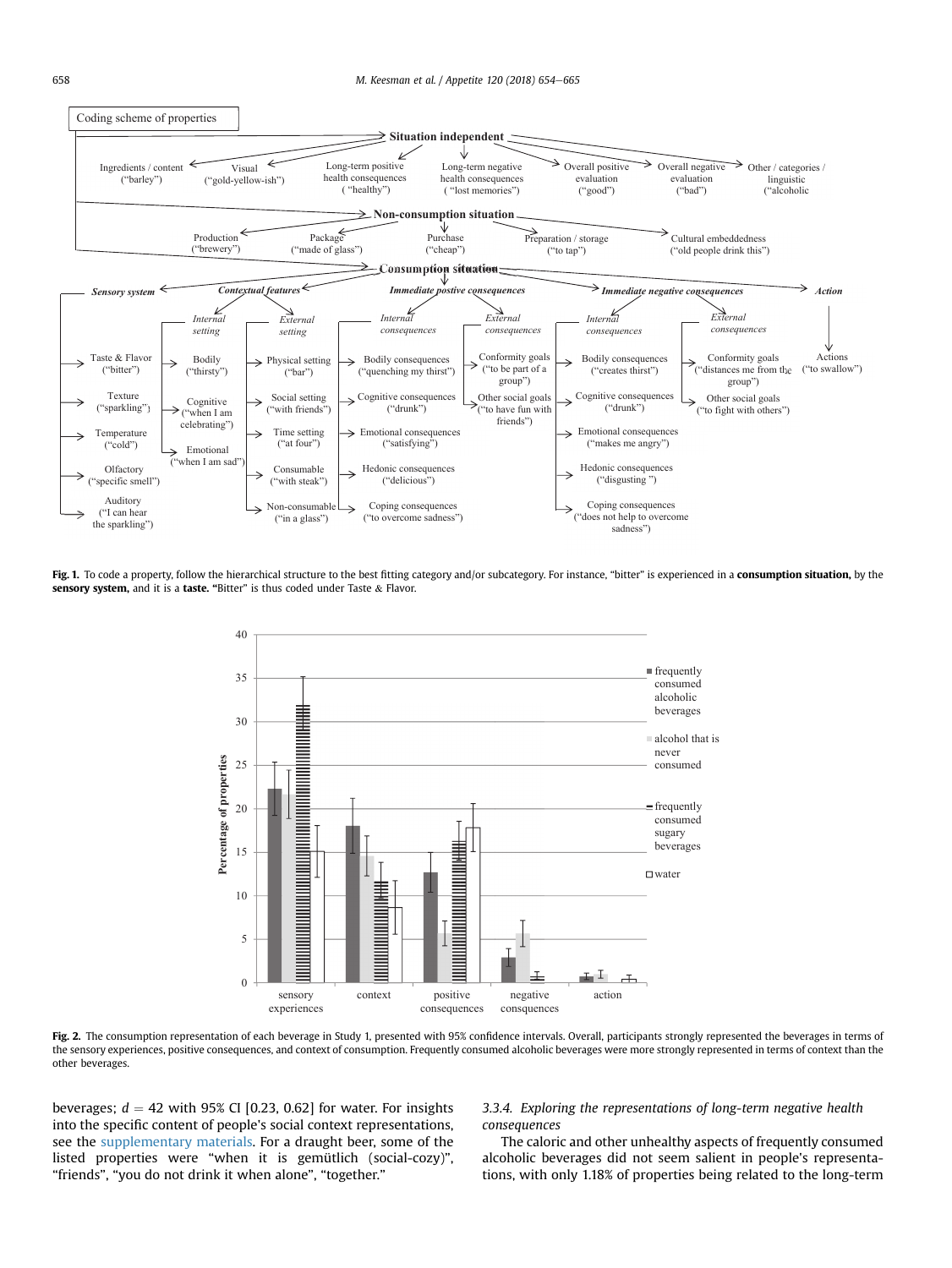<span id="page-5-0"></span>

Fig. 3. The types of context representation of each beverage in Study 1, presented with 95% confidence intervals. Participants represented the frequently consumed alcoholic beverages more in terms of the social context relative to the other types of context and to the other types of beverages.

negative consequences of drinking (95% CI [0.39, 1.96]). See also the supplementary materials for the specific properties listed.

# 3.3.5. Associations with craving and drinking behavior

We found that only the extent to which participants represented alcoholic beverages in terms of social context was positively associated with various measures of drinking behavior, see [Table 1.](#page-6-0) Results show that people who had a strong social context representation of alcohol also had stronger alcohol cravings and intrusive thoughts about alcohol, found alcohol harder to resist, and reported to drink more alcohol. Most of these measures were also positively correlated with one another.

### 3.4. Discussion

We used a property generation task to assess representations of beverages, and showed that beverages were strongly represented in terms of their consumption. Furthermore, alcoholic beverages that participants frequently consumed were more represented in terms of their consumption than alcoholic beverages that participants infrequently consumed and water. In contrast, soft-drinks were more represented in terms of their consumption than these alcoholic beverages.

When examining the consumption representations in more detail, beverages were all found to be largely represented in terms of sensory experiences, context, and immediate positive consequences of consumption. Immediate negative consequences of consumption and motor action properties were largely absent from people's representations of the beverages. Importantly, and in line with our hypothesis, relative to the other beverages, alcoholic beverages were more represented in terms of the context of consumption, especially the social context of consumption (e.g. "with friends"). On the other hand, alcoholic beverages were comparatively less represented in terms of sensory experiences than softdrinks, and were less represented in terms of immediate positive consequences than both soft-drinks and water.

We found that for the frequently consumed alcoholic beverages, social context representation was associated with various measures of the motivation to drink alcohol, such as the choice for an alcoholic beverage, state alcohol craving, and uncontrollability over

alcohol-related thoughts. Additionally, the several alcohol-related measures included in this study were mostly correlated with each other.

# 4. Study 2

As context influences how people think about alcohol [\(Reich](#page-11-0) [et al., 2004](#page-11-0)), we conducted Study 2 in a bar environment. This allowed us to assess alcohol representations in another sample, and in a more natural drinking environment than the laboratory. We reasoned that the expression of representations in terms of consumption could be higher in this natural drinking environment than in the non-drinking environment of the university laboratory used in Study 1. We again examined the representation of alcoholic beverages, and whether this representation is associated with alcohol consumption.

# 4.1. Methods

### 4.1.1. Participants

56 participants were included in the analyses (29 male; age  $mean = 29$  years). One participant listed only one property per beverage and was therefore excluded from the analyses.

#### 4.1.2. Design and stimuli

For the sake of brevity in the field setting, we limited the number of stimuli and measures. The study had a withinparticipants design comparing (1) frequently consumed alcoholic beverages, (2) frequently consumed sugary beverages, and (3) water. We used draught beer, white wine, ale, cola, and ice-tea as stimuli, based on the most frequently selected beverages in Study 1. For the analyses, we selected the alcoholic and sugary beverage that the participant indicated to drink most frequently. If there was no difference, the one they liked the most, and if there was again no difference, we computed an average of the scores for these multiple beverages.

### 4.1.3. Materials

Craving. Participants indicated the extent to which they currently craved their favorite alcoholic beverage from 1 (no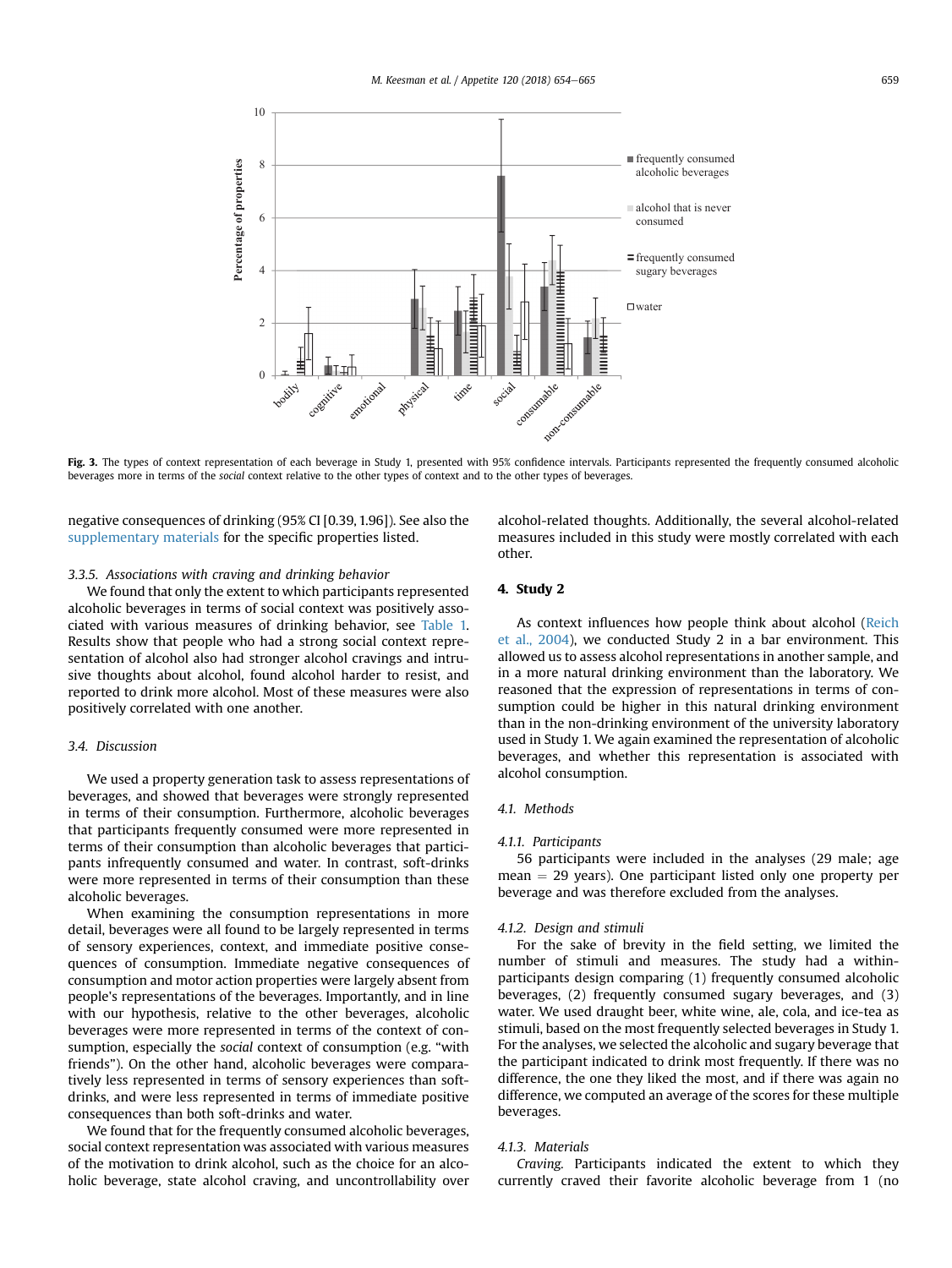<span id="page-6-0"></span>

| 1 Social context representation – |                             |                              |                                                                                               |                                                                                               |              |                               |                                                               |                              |              |                                   |                                                                 |          |           |          |
|-----------------------------------|-----------------------------|------------------------------|-----------------------------------------------------------------------------------------------|-----------------------------------------------------------------------------------------------|--------------|-------------------------------|---------------------------------------------------------------|------------------------------|--------------|-----------------------------------|-----------------------------------------------------------------|----------|-----------|----------|
| 2 Alcohol                         | 0.23                        |                              |                                                                                               |                                                                                               |              |                               |                                                               |                              |              |                                   |                                                                 |          |           |          |
| choice                            | [0.03, 0.40]                |                              |                                                                                               |                                                                                               |              |                               |                                                               |                              |              |                                   |                                                                 |          |           |          |
| 3 Alcohol                         | 0.18                        | 0.46                         |                                                                                               |                                                                                               |              |                               |                                                               |                              |              |                                   |                                                                 |          |           |          |
| craving                           | $[-0.01, 0.36]$             | [0.30, 0.60]                 |                                                                                               |                                                                                               |              |                               |                                                               |                              |              |                                   |                                                                 |          |           |          |
| 4 Drinking                        | 0.20                        | 0.32                         | 0.30                                                                                          |                                                                                               |              |                               |                                                               |                              |              |                                   |                                                                 |          |           |          |
| at party                          | [0.00 0.37]                 | [0.14, 0.49]                 | [0.12, 0.47]                                                                                  |                                                                                               |              |                               |                                                               |                              |              |                                   |                                                                 |          |           |          |
| 5 AUDIT                           | 0.18                        | 0.26                         | 0.31                                                                                          | 0.68                                                                                          |              |                               |                                                               |                              |              |                                   |                                                                 |          |           |          |
| score                             | $-0.016, 0.35$ [0.07, 0.43] |                              | [0.13, 0.48]                                                                                  | [0.57, 0.77]                                                                                  |              |                               |                                                               |                              |              |                                   |                                                                 |          |           |          |
| 6 Temptation                      | 0.25                        | 0.28                         | 0.39                                                                                          | 0.37                                                                                          | 0.61         |                               |                                                               |                              |              |                                   |                                                                 |          |           |          |
|                                   | [0.06, 0.42]                | [0.10, 0.45]                 | [0.22, 0.54]                                                                                  | [0.20, 0.53]                                                                                  | [0.48, 0.72] |                               |                                                               |                              |              |                                   |                                                                 |          |           |          |
| 7 Uncontrollability               | 0.23                        | 0.30                         | 0.40                                                                                          | 0.32                                                                                          | 0.42         | 0.63                          |                                                               |                              |              |                                   |                                                                 |          |           |          |
|                                   | [0.04, 0.40]                | [11, 0.46]                   | [0.23, 0.55]                                                                                  | [0.14, 0.48]                                                                                  | [0.25, 0.57] | [0.50, 0.73]                  |                                                               |                              |              |                                   |                                                                 |          |           |          |
| 8 Enjoyment                       | 0.12                        | 0.12                         | 0.13                                                                                          | 0.40                                                                                          | 0.45         | 0.28                          | 0.10                                                          |                              |              |                                   |                                                                 |          |           |          |
| motive                            | $-0.07, 0.30$               |                              | $[-0.07, 0.31]$ [-0.06, 0.31] [0.23, 0.55]                                                    |                                                                                               | [0.28, 0.59] |                               | $[0.09, 0.44]$ $[-0.09, 0.28]$                                |                              |              |                                   |                                                                 |          |           |          |
| 9 Social                          | 0.12                        | $-0.03$                      | 0.23                                                                                          | 0.21                                                                                          | 0.23         | 0.26                          | 0.12                                                          | 0.50                         |              |                                   |                                                                 |          |           |          |
| motive                            | $-0.07, 0.31$               | $[-0.22, 0.16]$ [0.04, 0.40] |                                                                                               | [0.02, 0.38]                                                                                  | [0.04, 0.40] |                               | $[0.07, 0.43]$ $[-0.07, 0.31]$ $[0.34, 0.63]$                 |                              |              |                                   |                                                                 |          |           |          |
| 10 Conformity                     | $-0.00$                     | $-0.19$                      | 0.16                                                                                          | $-0.03$                                                                                       | 0.16         | 0.20                          | 0.21                                                          | 0.17                         | 0.39         |                                   |                                                                 |          |           |          |
| motive                            | $[-0.19, 0.19]$             |                              | $[-0.36, 0.01]$ $[-0.04, 0.34]$ $[-0.22, 0.16]$ $[-0.03, 0.34]$ $[0.01, 0.37]$ $[0.02, 0.39]$ |                                                                                               |              |                               |                                                               | $[-0.02, 0.35]$ [0.21, 0.54] |              |                                   |                                                                 |          |           |          |
| 11 Coping                         | 0.16                        | 0.36                         | 0.14                                                                                          | 0.17                                                                                          | 0.26         | 0.47                          | 0.33                                                          | 0.22                         | 0.13         | 0.12                              |                                                                 |          |           |          |
| motive                            | $[-0.03, 0.34]$             | [0.18, 0.52]                 |                                                                                               | $[-0.05, 0.32]$ $[-0.02, 0.35]$ $[0.07, 0.43]$                                                |              | $[0.30, 0.60]$ $[0.15, 0.49]$ |                                                               | [0.03, 0.39]                 |              | $-0.06, 0.31$ ] [ $-0.07, 0.31$ ] |                                                                 |          |           |          |
| 12 Liking                         | 0.06                        | 0.21                         | 0.13                                                                                          | 0.14                                                                                          | 0.21         | 0.29                          | 0.09                                                          | 0.17                         | 0.25         | $-0.01$                           | 0.11                                                            |          |           |          |
| of taste                          | $-0.13, 0.25$               | [0.02, 0.38]                 |                                                                                               | $[-0.32, 0.06]$ [-0.05, 0.32] [0.02, 0.39]                                                    |              |                               | $[0.10, 0.45]$ $[-0.10, 0.28]$ $[-0.02, 0.35]$ $[0.06, 0.42]$ |                              |              |                                   | $[-0.20, 0.18]$ [-0.08, 0.30]                                   |          |           |          |
| 13 Habit                          | 0.04                        | 0.11                         | 0.20                                                                                          | 0.15                                                                                          | 0.16         | 0.20                          | 0.11                                                          | 0.06                         | 0.25         | 0.06                              | 0.06                                                            | 0.26     |           |          |
| strength                          | $-0.15, 0.23$               | $[-0.08, 0.29]$ [0.01, 0.37] |                                                                                               | $[-0.05, 0.33]$ $[-0.03, 0.34]$ $[0.01, 0.38]$ $[-0.08, 0.29]$ $[-0.12, 0.25]$ $[0.06, 0.42]$ |              |                               |                                                               |                              |              |                                   | $[-0.13, 0.25]$ $[-0.13, 0.25]$ $[0.08, 0.43]$                  |          |           |          |
| 14 Perspective                    | 0.01                        | 0.05                         | 0.18                                                                                          | 0.31                                                                                          | 0.31         | 0.35                          | 0.22                                                          | 0.42                         | 0.34         | 0.10                              | 0.17                                                            | 0.18     | 0.15      |          |
| on being drunk                    | $[-0.18, 0.20]$             |                              | $[-0.14, 0.23]$ $[-0.01, 0.36]$ [0.12, 0.46]                                                  |                                                                                               | [0.12, 0.47] |                               | $[0.18, 0.51]$ $[0.03, 0.40]$                                 | [0.25, 0.57]                 | [0.16, 0.50] |                                   | $[-0.09, 0.29]$ $[-0.02, 0.35]$ $[-0.01, 0.36]$ $[-0.04, 0.33]$ |          |           |          |
| Means (SD)                        | 7.6(11.5)                   | $0.44(0.50)$ 4.7 (2.6)       |                                                                                               | 7-8 drinks                                                                                    | 11.7(5.6)    | 2.4(1.1)                      | 0.9(0.6)                                                      | 3.1(0.8)                     | 3.0(1.1)     | 1.6(0.7)                          | 1.6(5.4)                                                        | 5.5(1.1) | 20.7(8.4) | 3.8(1.6) |

1 2 3 4 5 6 7 8 9 10 11 12 13 14

 $14$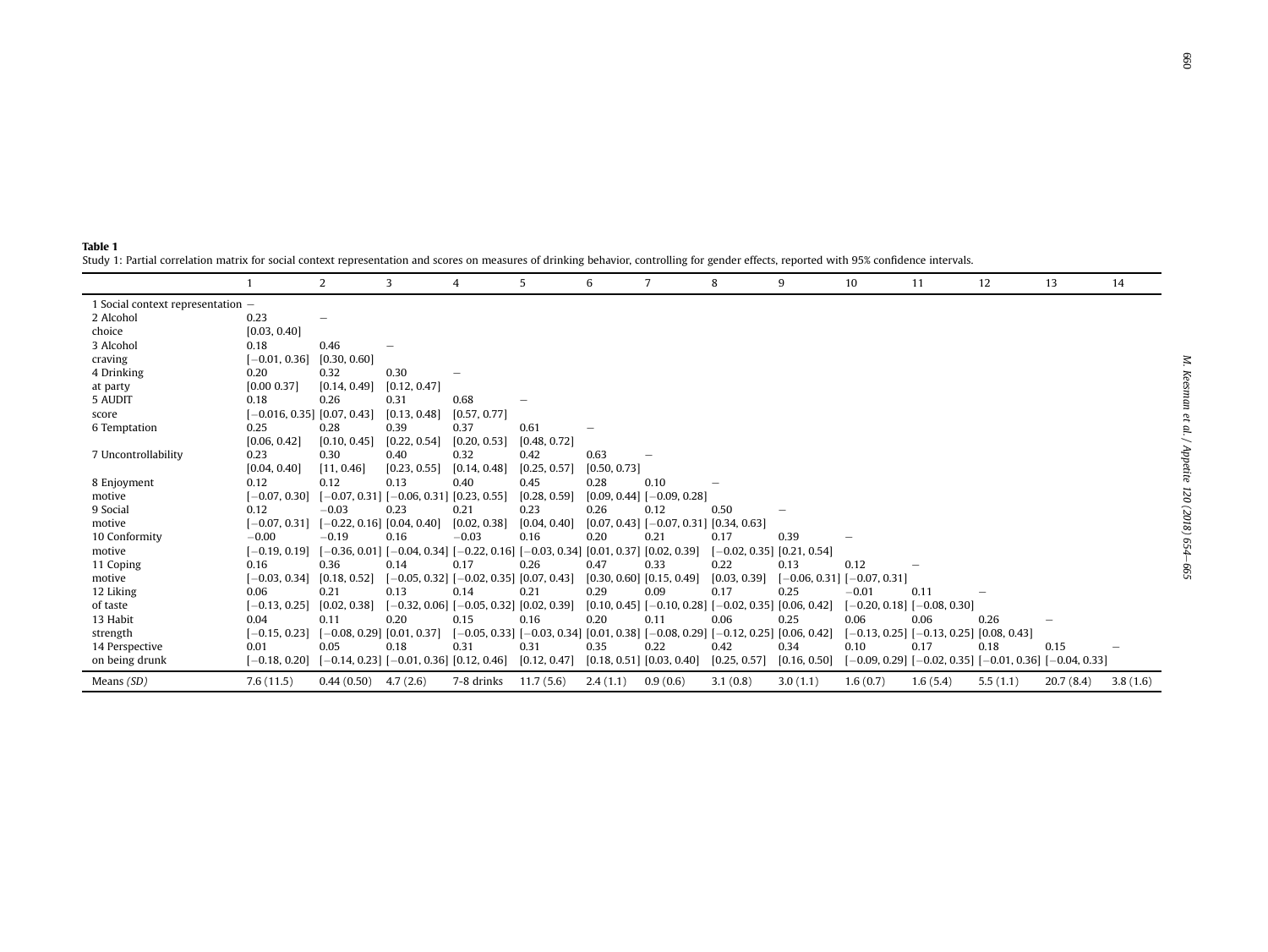craving at all) to 5 (a strong craving; [Rohsenow et al., 1997](#page-11-0)).

Property generation task. On average, participants listed 4.21 properties per beverage. The data were again independently coded by the same two raters as in Study 1. Out of 41 coding categories, 33 were used, and each coder made 667 unique coding decisions. Overall inter-rater agreement was 71.9%. A fair reliability was again achieved with Krippendorff's alpha at 0.71 (Cohen's kappa  $= 0.71$ ). The coding from the first author was again used for the analyses. All properties can be found in the supplementary materials.

Drinking motives. The same drinking motives questionnaire (DMQ-R-SF; [Kuntsche](#page-11-0) & [Kuntsche, 2009\)](#page-11-0) was used as in Study 1, all  $\alpha > 0.69$ .

Uncontrollability. The same measure of uncontrollability of alcohol-related thoughts ([Hoyer et al., 2007\)](#page-11-0) was used as in Study 1,  $\alpha = 0.76$ .

AUDIT. The alcohol use disorders identification test (AUDIT; [Saunders et al., 1993\)](#page-11-0) was again used to detect hazardous drinking behavior,  $\alpha = 0.67$ .

Additional measures. Liking and the index of habit strength were computed in the same way as in Study 1, using scales from 1 (not at all) to 7 (very much) ([Danner et al., 2008](#page-11-0)). Participants also indicated whether they evaluated being drunk as primarily positive or as primarily negative.

### 4.1.4. Procedure

The study was conducted on three Fridays and Saturdays after 8 p.m. in two neighboring bars in the center of a small town in the Netherlands. Patrons entering the bar were asked if they wanted to participate in the study. If they agreed, they were handed the paper questionnaire, of which the first page consisted of a consent form. Six versions of the questionnaire were created with each one having a different random order of the three beverages included. Participants' drink order was then immediately taken by the bartender, but through coordination of the researchers with the bartenders, the participants received their beverage only after completing the questionnaire. We kept track of all drinks that were ordered by the participants in the course of the evening, and participants were made aware of this in the consent form. After this stage, the procedure was largely the same as in Study 1, but Study 2 contained fewer stimuli and fewer measures related to drinking behavior. Participants provided demographic information at the end of the questionnaire.

#### 4.2. Results

#### 4.2.1. General content of representations

We applied Bonferroni correction to control for multiplicity, with  $\alpha = 0.05/2$  tests = 0.025. Overall, the pattern of content in people's representations was similar to the pattern found in Study 1. For the alcoholic beverages, 70% of properties referred to consumption, 95% CI [64, 76], again confirming our hypothesis that this would be more than for water (mean  $=$  57%, 95% CI [50, 65]),  $t(53) = 2.82, p = 0.007, d = 0.38$ . Similar to Study 1, frequently consumed alcoholic beverages were not more strongly represented in terms of their consumption than sugary beverages (mean  $= 80\%$ , 95% CI [74, 87]),  $t(47) = 2.13$ ,  $p = 0.038$ ,  $d = 0.30$ . In contrast, there was a trend in the direction of sugary beverages being more strongly represented in terms of consumption than alcoholic beverages.

### 4.2.2. Exploring consumption representations in more detail

When exploring the consumption-related representations in more detail, similar trends were observed as in Study 1, see Fig. 4. The distribution of properties again indicated that all beverages were primarily represented in terms of sensory experiences, context, and immediate positive consequences of consumption. For representations in terms of drinking context, the size of the difference between frequently consumed alcoholic beverages and the other beverages was:  $d = 0.24$  with 95% CI  $[-0.04, 0.51]$  for water;  $d = 0.20$  with 95% CI  $[-0.09, 0.48]$  for sugary beverages. For representations in terms of sensory experiences, the size of the difference between sugary beverages and the other beverages was:  $d = 0.43$  with 95% CI [0.13 0.73] for frequently consumed alcoholic beverages;  $d = 0.73$  with 95% CI [0.41, 1.04] for water. For representations in terms of positive consequences, the size of the difference between frequently consumed alcoholic beverages and the other beverages was:  $d = -0.06$  with 95% CI [  $-0.32$ , 0.21] for sugary beverages;  $d = 0.04$  with 95% CI [  $-0.24, -0.32$ ] for water.

### 4.2.3. Exploring context-related representations in more detail

We examined the representations in terms of drinking context in more detail because alcoholic beverages were more strongly represented in terms of drinking context than the other types of beverages in Study 1, and a similar trend was visible for Study 2 (see [Fig. 5\)](#page-8-0). Similar to Study 1, visual inspection indicated that for



Fig. 4. The consumption representation of each beverage in Study 2, presented with 95% confidence intervals. Overall, participants strongly represented the beverages in terms of the sensory experiences, positive consequences, and context of consumption.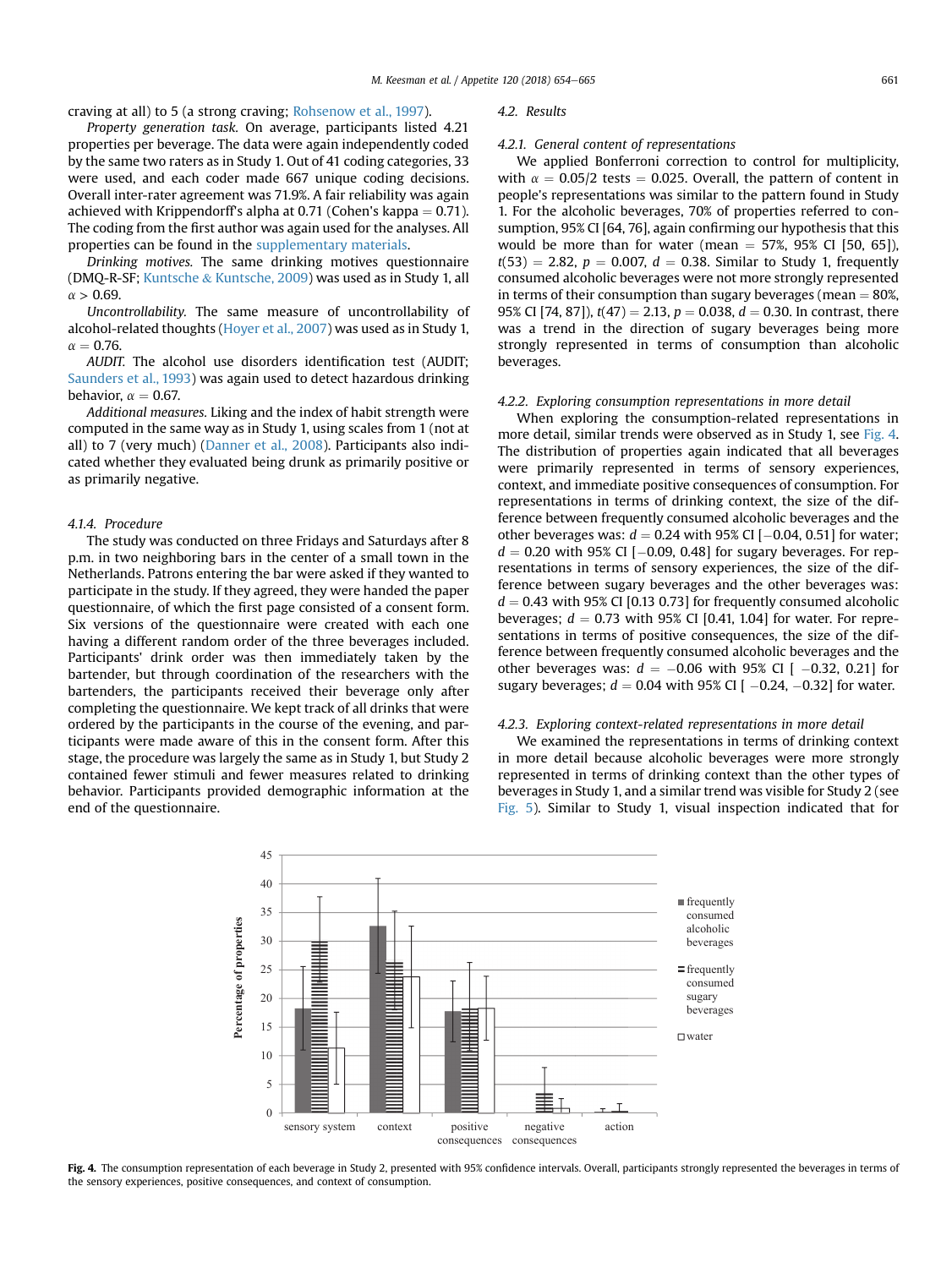<span id="page-8-0"></span>

Fig. 5. The types of context representation of each beverage in Study 2, presented with 95% confidence intervals. Participants represented the frequently consumed alcoholic beverages more in terms of the social context relative to the other types of context, and other types of beverages.

frequently consumed alcoholic beverages, social context was the most prominent representation category. For representations in terms of social context, the size of the difference between frequently consumed alcoholic beverages and the other beverages was:  $d = 0.92$  with 95% CI [0.58, 1.25] for sugary beverages;  $d = 0.81$ with 95% CI [0.50, 1.11] for water. For specific examples of people's social context representations, see the supplementary materials.

# 4.2.4. Exploring the representations of long-term negative health consequences

The results concerning the long-term negative consequences of drinking were similar to Study 1, with only 1.30% of all properties  $95\%$  CI  $[-0.25, 2.84]$  being related to them.

### 4.2.5. Associations with craving and drinking behavior

A similar correlation matrix was computed for Study 2 as for Study 1, see [Table 2.](#page-9-0) Alcohol consumption in the bar was correlated with state cravings for alcohol. Surprisingly, there was an overall lack of correlation between participants' actual consumption of alcohol and the established trait measures of drinking behavior, and also with representations in terms of social context.

# 4.3. Discussion

Regarding the representations of alcoholic beverages, the results of this study were highly similar to those of Study 1. The representations of all beverages were strongly related to their consumption, and especially for soft-drinks. More specifically, the beverages were largely represented in terms of sensory experiences of drinking, drinking context, and immediate positive consequences of consumption. We again found differences in these representations between beverages. Soft-drinks were more represented in terms of the sensory experiences of consumption than the alcoholic beverages and water. Furthermore, as in Study 1, alcoholic beverages were more represented in terms of the social context of consumption than the other beverages. This representation in terms of social context was more pronounced in the bar environment than in the laboratory environment from Study 1.

In Study 2, the representation in terms of social context was only positively associated with current craving for an alcohol beverage, and was unexpectedly negatively associated with uncontrollability over alcohol-related thoughts. In addition, there was a marginal negative association with the AUDIT score and a measure of drinking for coping motives, which was also unexpected. Furthermore, the actual number of alcoholic beverages consumed in the bar was only associated with current alcohol craving and with drinking for coping motives, and not with any of the other established measures of drinking. This lack of association between alcohol-related measures and the actual consumption of alcohol is not in line with previous work on drinking behavior, including Study 1 of the current paper, which typically finds positive associations between these measures (e.g. [Danner et al., 2008;](#page-11-0) [Kuntsche, Knibbe, Gmel,](#page-11-0) & [Engels, 2005; Saunders et al., 1993\)](#page-11-0). Assessing drinking behavior in a bar might be suboptimal for studying predictors of drinking behavior and the motivation to drink. More specifically, people typically go to a bar to drink alcohol, and hence the decision to drink might already have been made before participants entered the bar. We further address this potential limitation in the general discussion.

### 5. General discussion

In two studies, we examined people's idiosyncratic representations of alcoholic beverages using a property generation task in a university laboratory environment (Study 1) and in a local bar (Study 2). Across studies, participants primarily represented alcoholic beverages in terms of the sensory experiences, context, and immediate positive consequences of drinking the beverages. In contrast, the caloric and other unhealthy aspects of frequently consumed alcoholic beverages did not seem salient in people's representations. In a more detailed examination, we found that frequently consumed alcoholic beverages were especially strongly represented in terms of the social context of consumption (e.g. "with friends", see the supplemental materials for such specific content).

In addition, Study 1, examining a student sample, revealed a small but consistent positive association between the social context representation of alcohol and measures of alcohol craving and actual drinking. This finding is in line with much earlier research, which has shown that people drink in social contexts ([Cooper,](#page-10-0) [1994; Kuntsche](#page-10-0) & [Kuntsche, 2009; Kuntsche et al., 2005](#page-10-0)). Previous research largely focused on people's motives to drink to make social interactions more enjoyable. Our results on representations add to this literature by suggesting that the social context itself,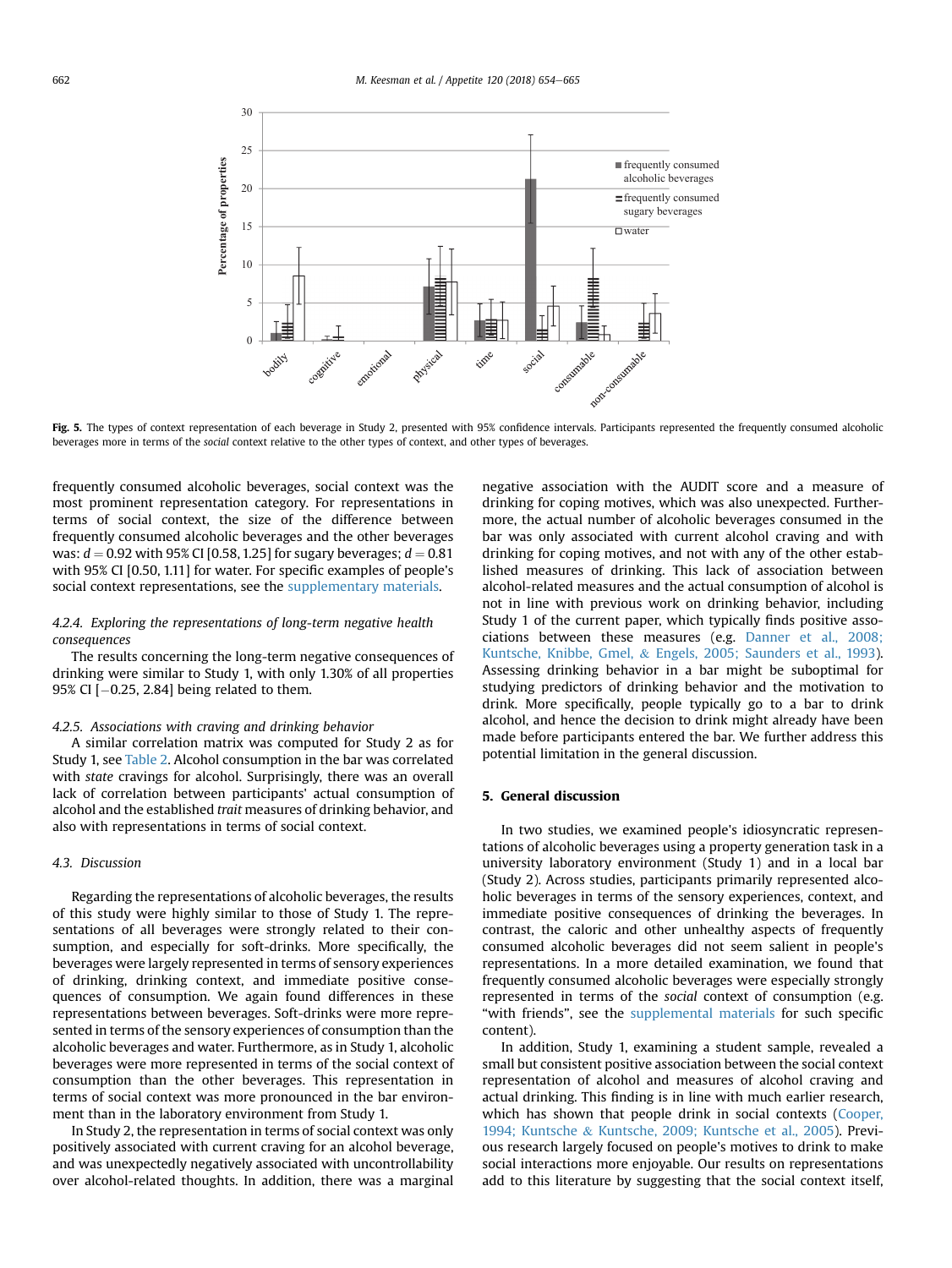| i            |  |
|--------------|--|
| $-2011$      |  |
| et i         |  |
| Î            |  |
| vippeute -   |  |
| ؛<br>נ       |  |
| (107)<br>é   |  |
| 50<br>Ŕ<br>Ş |  |
|              |  |

<span id="page-9-0"></span>Table 2

| Study 2: Partial correlation matrix for social context representation and scores on measures of drinking behavior, controlling for gender effects, reported with 95% confidence intervals |  |
|-------------------------------------------------------------------------------------------------------------------------------------------------------------------------------------------|--|
|-------------------------------------------------------------------------------------------------------------------------------------------------------------------------------------------|--|

|                     |                          | $\overline{2}$  | 3               | 4               | 5               | 6               | 7               | 8               | 9              | 10              | 11              | 12       |
|---------------------|--------------------------|-----------------|-----------------|-----------------|-----------------|-----------------|-----------------|-----------------|----------------|-----------------|-----------------|----------|
| 1 Social context    | $\overline{\phantom{0}}$ |                 |                 |                 |                 |                 |                 |                 |                |                 |                 |          |
| representation      |                          |                 |                 |                 |                 |                 |                 |                 |                |                 |                 |          |
| 2 Alcohol           | 0.11                     |                 |                 |                 |                 |                 |                 |                 |                |                 |                 |          |
| choice              | $[-0.18, 0.38]$          |                 |                 |                 |                 |                 |                 |                 |                |                 |                 |          |
| 3 Alcohol craving   | 0.18                     | 0.38            |                 |                 |                 |                 |                 |                 |                |                 |                 |          |
|                     | $[-0.10, 0.44]$          | [0.11, 0.59]    |                 |                 |                 |                 |                 |                 |                |                 |                 |          |
| 4 AUDIT score       | $-0.24$                  | 0.19            | 0.32            |                 |                 |                 |                 |                 |                |                 |                 |          |
|                     | $[-0.48, 0.04]$          | $[-0.10, 0.44]$ | [0.05, 0.54]    |                 |                 |                 |                 |                 |                |                 |                 |          |
| 5 Uncontrollability | $-0.34$                  | 0.17            | 0.18            | 0.67            |                 |                 |                 |                 |                |                 |                 |          |
|                     | $[-0.56, 0.06]$          | $[-0.12, 0.43]$ | $-0.10, 0.43]$  | [0.49, 0.80]    |                 |                 |                 |                 |                |                 |                 |          |
| 6 Enjoyment motive  | $-0.04$                  | 0.14            | 0.30            | 0.55            | 0.59            |                 |                 |                 |                |                 |                 |          |
|                     | $[-0.31, 0.24]$          | $[-0.15, 0.40]$ | [0.03, 0.53]    | [0.32, 0.71]    | [0.38, 0.74]    |                 |                 |                 |                |                 |                 |          |
| 7 Social motive     | 0.03                     | $-0.01$         | 0.04            | 0.43            | 0.43            | 0.67            |                 |                 |                |                 |                 |          |
|                     | $[-0.25, 0.31]$          | $[-0.29, 0.27]$ | $-0.24, 0.31$   | [0.18, 0.63]    | [0.18, 0.63]    | [0.49, 0.80]    |                 |                 |                |                 |                 |          |
| 8 Conformity motive | $-0.16$                  | 0.08            | 0.06            | 0.21            | 0.22            | 0.34            | 0.34            |                 |                |                 |                 |          |
|                     | $[-0.42, 0.12]$          | $[-0.21, 0.35]$ | $-0.22, 0.33$ ] | $[-0.07, 0.46]$ | $-0.05, 0.47$   | [0.07, 0.56]    | [0.08, 0.56]    |                 |                |                 |                 |          |
| 9 Coping motive     | $-0.28$                  | 0.37            | 0.28            | 0.37            | 0.40            | 0.43            | 0.33            | 0.56            |                |                 |                 |          |
|                     | $[-0.51, 0.01]$          | [0.10, 0.59]    | [0.01, 0.51]    | [0.10, 0.58]    | [0.14, 0.60]    | [0.18, 0.63]    | [0.06, 0.55]    | [0.34, 0.72]    |                |                 |                 |          |
| 10 Liking           | 0.22                     | $-0.02$         | 0.25            | 0.10            | 0.14            | 0.19            | 0.19            | 0.11            | 0.16           | -               |                 |          |
| of taste            | $[-0.10, 0.43]$          | $[-0.31, 0.26]$ | $-0.03, 0.49$   | $[-0.18, 0.37]$ | $[-0.14, 0.41]$ | $[-0.09, 0.45]$ | $[-0.10, 0.44]$ | $[-0.18, 0.37]$ | $-0.13, 0.42]$ |                 |                 |          |
| 11 Habit            | 0.12                     | 0.06            | 0.49            | 0.31            | 0.25            | 0.25            | 0.19            | 0.23            | 0.34           | 0.55            |                 |          |
| strength            | $[-0.21, 0.34]$          | $-0.23, 0.34]$  | [0.24, 0.68]    | [0.04, 0.55]    | $-0.03, 0.50$   | $-0.03, 0.50$   | $[-0.09, 0.45]$ | $-0.05, 0.48]$  | [0.06, 0.56]   | [0.31, 0.72]    |                 |          |
| 12 Perspective on   | 0.14                     | 0.06            | $-0.01$         | 0.16            | 0.17            | 0.44            | 0.38            | 0.12            | $-0.11$        | 0.01            | $-0.24$         |          |
| being drunk         | $[-0.17, 0.41]$          | $-0.25, 0.35$   | $-0.31, 0.29$ ] | $[-0.14, 0.44]$ | $-0.12, 0.45$   | [0.16, 0.65]    | [0.10, 0.61]    | $[-0.18, 0.40]$ | $-0.39, 0.20]$ | $[-0.29, 0.30]$ | $[-0.51, 0.06]$ |          |
| Means (SD)          | 20.2(20.5)               | 1.6(0.9)        | 4.0(0.9)        | 9.5(4.9)        | 1.8(0.6)        | 2.3(0.9)        | 2.7(1.0)        | 1.2(0.4)        | 1.6(0.7)       | 6.0(1.3)        | 26.6(13.3)      | 0.7(0.4) |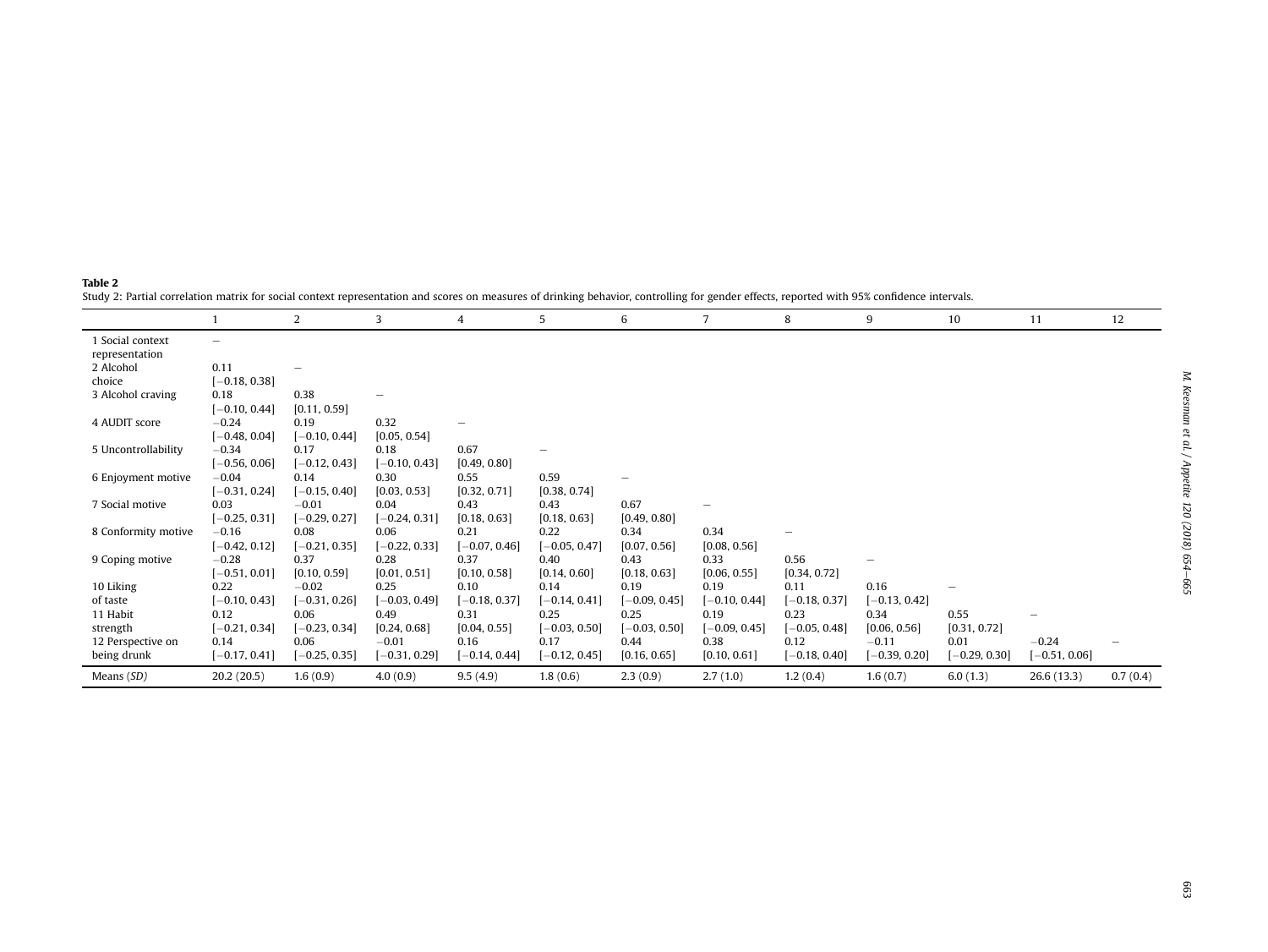<span id="page-10-0"></span>irrespective of the outcome expectancies of drinking in the social domain, may contribute to the motivation to drink alcohol. In sum, Study 1 suggests that alcoholic beverages are strongly represented in terms of the social context of their consumption, and that representations are associated with drinking behavior. This conclusion resonates well with habit research [\(Sheeran et al., 2005](#page-11-0)), showing that social context is an important aspect of drinking alcoholic beverages among student participants.

In Study 2, the established trait measures of drinking behavior such as the AUDIT were not correlated with the actual consumption of alcohol in the bar. This is surprising, because these measures are considered good predictors of drinking behavior. Lack of this basic correlation between predictors of drinking and actual drinking behavior in this study might point to a low validity of these measures in the current study. The fact that other hypothesized correlations were absent in this study may therefore not be informative. In addition, when examining correlations with social context representations, some of the correlations were in opposite directions relative to the findings from Study 1. These results may be explained by the different demographics and characteristics of this non-student sample, or by low validity of the established measures in the current study. Furthermore, our participants likely attended the bar in order to drink, thus constituting a specific subsample of people. This might have led to the limited variance of only 5 participants not consuming any alcoholic beverage. In hindsight, it might have been better to conduct this study in a naturalistic drinking environment that also attracts non-drinkers, such as a cinema. Although few conclusions about craving and drinking behavior can be drawn from Study 2, the results concerning the content of people's representations of alcoholic beverages are highly consistent with Study 1. Specifically, they show that alcoholic beverages are uniquely represented in terms of the social context of consumption.

#### 5.1. Implications and future research

The representations that people form during their lifetime play a key role in driving their behavior (Ackerman, Nocera, & Bargh, 2010). Therefore, obtaining systematic insight into their content is vital to advance our understanding of drinking behavior. For instance, future research might look into the link between representations and implicit attitudes, and what content in a representation leads to a positive attitude towards alcohol and to impulsive drinking ([Rooke et al., 2008; Stacy](#page-11-0) & [Wiers, 2010](#page-11-0)). Similarly, alcohol priming research might benefit from increased insight into alcohol representations. Here, activating alcohol-related representations (e.g. "buzzed", "sexy") has been found to increase alcohol consumption [\(Hill](#page-11-0) & [Paynter, 1992; Stein et al., 2000; Weingardt et al.,](#page-11-0) [1996](#page-11-0)). The replicability of these so-called social priming effects has been called into question in recent years (for a review on this issue, see Cesario, 2014). It might be the case that such priming effects become more robust and reliable if the primes are tailored to an individual's alcohol representation. For instance, if participants do not represent alcohol in terms of features like "sexy", no priming effects on alcohol consumption are to be expected when they are exposed to the word "sexy". The property generation task offers a way to provide tailored prime concepts to participants, thereby potentially allowing for more reliable priming effects.

In a similar vein, interventions to reduce drinking are most effective when tailored to the individual [\(Krebs, Prochaska,](#page-11-0) & [Rossi,](#page-11-0) [2010; Ringold, 2002\)](#page-11-0). For instance, individuals who represent alcohol in terms of the social context of consumption might benefit more from an intervention that targets social norms or peer resistance than from education on the long-term health risks of drinking. However, when the long-term negative health consequences of drinking are not particularly salient, such as in our samples, the effectiveness of an intervention to reduce drinking might benefit from including education on weight and other health-related consequences of drinking. The property generation task might be a useful tool to tailor interventions by first assessing peoples' representations of alcoholic beverages. This task may thus supplement explicit motive questionnaires and interview methods in this regard, as property generation can be administered quickly and at low cost. Furthermore, the property generation task does not trigger participants to consciously reflect on what makes them drink. Considering that explicit measures of motivation or attitudes tap into different processes than implicit measures such as the property generation task [\(Nosek, Hawkins,](#page-11-0) & [Frazier, 2011; Thrash,](#page-11-0) [Maruskin,](#page-11-0) & [Martin, 2012\)](#page-11-0), it would be useful to further study whether the property generation task predicts long-term drinking outcomes over and above the current explicit measures of drinking motives.

The focus of this article has been on the representations of alcoholic beverages and the link with their consumption, but the property generation task as a method can also be relevant in the domain of eating. A recent study with the property generation task for instance found that palatable foods are strongly represented in terms of their consumption, and consumption representations were correlated with the desire to eat [\(Papies, 2013\)](#page-11-0). While the studies reported here are only a first, preliminary application of this task to understanding alcohol representations, we hope that they inspire further work to fully understand the regulation of appetite, such as of eating and drinking behavior.

### Appendix A. Supplementary data

Supplementary data related to this article can be found at <https://doi.org/10.1016/j.appet.2017.10.019>.

### References

- [Aarts, H., & Dijksterhuis, A. \(2000\). Habits as knowledge structures: Automaticity in](http://refhub.elsevier.com/S0195-6663(17)30565-2/sref1) goal-directed behavior. [Journal of Personality and Social Psychology, 78](http://refhub.elsevier.com/S0195-6663(17)30565-2/sref1)(1),  $53 - 63$  $53 - 63$
- Ackerman, J. M., Nocera, C. C., & Bargh, J. A. (2010). Incidental haptic sensations influence social judgments and decisions. Science, 328(5986), 1712-1715. [https://doi.org/10.1126/science.1189993.](https://doi.org/10.1126/science.1189993)
- Albery, I. P., Collins, I., Moss, A. C., Frings, D., & Spada, M. M. (2015). Habit predicts  $in$ -the-moment alcohol consumption. Addictive Behaviors, 41, 78–80. [https://](https://doi.org/10.1016/j.addbeh.2014.09.025) [doi.org/10.1016/j.addbeh.2014.09.025.](https://doi.org/10.1016/j.addbeh.2014.09.025)
- [Barsalou, L. W. \(2002\). Being there conceptually: Simulating categories in prepa](http://refhub.elsevier.com/S0195-6663(17)30565-2/sref5)[ration for situated action. In N. L. Stein, P. J. Bauer, & M. Rabinowitz \(Eds.\),](http://refhub.elsevier.com/S0195-6663(17)30565-2/sref5) [Representation, memory, and development: Essays in honor of Jean Mandler](http://refhub.elsevier.com/S0195-6663(17)30565-2/sref5) (pp. [1](http://refhub.elsevier.com/S0195-6663(17)30565-2/sref5)-[15\). Mahwah, NJ, US: Lawrence Erlbaum Associates Publishers.](http://refhub.elsevier.com/S0195-6663(17)30565-2/sref5)
- Barsalou, L. W. (2008). Grounded cognition. Annual Review of Psychology, 59(1), 617-645. <https://doi.org/10.1146/annurev.psych.59.103006.093639>
- Barsalou, L. W. (2009). Simulation, situated conceptualization, and prediction. Philosophical Transactions of the Royal Society of London. Series B, Biological Sciences, 364(1521), 1281–1289. [https://doi.org/10.1098/rstb.2008.0319.](https://doi.org/10.1098/rstb.2008.0319)
- Barsalou, L. W. (2015). Situated conceptualization: Theory and application. In Y. Coello, & M. H. Fischer (Eds.), Perceptual and emotional embodiment: Foundations of embodied cognition (Vol. 1). East Sussex: Psychology Press. Retrieved from [http://eprints.gla.ac.uk/112313/.](http://eprints.gla.ac.uk/112313/)
- Barsalou, L. W., Simmons, K. W., Barbey, A. K., & Wilson, C. D. (2003). Grounding conceptual knowledge in modality-specific systems. Trends in Cognitive Sciences, 7(2), 84-91. [https://doi.org/10.1016/S1364-6613\(02\)00029-3.](https://doi.org/10.1016/S1364-6613(02)00029-3)
- Bartholow, B. D., & Heinz, A. (2006). Alcohol and aggression without consumption. Alcohol cues, aggressive thoughts, and hostile perception bias. Psychological Science, 17(1), 30-37. [https://doi.org/10.1111/j.1467-9280.2005.01661.x.](https://doi.org/10.1111/j.1467-9280.2005.01661.x)
- [Borghi, A. M. \(2015\). An embodied and grounded perspective on concepts. In](http://refhub.elsevier.com/S0195-6663(17)30565-2/sref12) M. Bianca, & P. Picarri (Eds.), [Epistemology of ordinary knowledge](http://refhub.elsevier.com/S0195-6663(17)30565-2/sref12) (pp. 181-[194\).](http://refhub.elsevier.com/S0195-6663(17)30565-2/sref12) [Cambridge Scholar.](http://refhub.elsevier.com/S0195-6663(17)30565-2/sref12)
- Cesario, J. (2014). Priming, replication, and the hardest science. Perspectives on Psychological Science, 9(1), 40-48. [https://doi.org/10.1177/1745691613513470.](https://doi.org/10.1177/1745691613513470)
- [Collins, R. L., & Lapp, W. M. \(1992\). The Temptation and Restraint Inventory for](http://refhub.elsevier.com/S0195-6663(17)30565-2/sref14) measuring drinking restraint. [British Journal of Addiction, 87](http://refhub.elsevier.com/S0195-6663(17)30565-2/sref14)(4), 625-[633.](http://refhub.elsevier.com/S0195-6663(17)30565-2/sref14)
- Cooper, M. L. (1994). Motivations for alcohol use among adolescents: Development and validation of a four-factor model. Psychological Assessment, 6(2), 117-128. [https://doi.org/10.1037/1040-3590.6.2.117.](https://doi.org/10.1037/1040-3590.6.2.117)